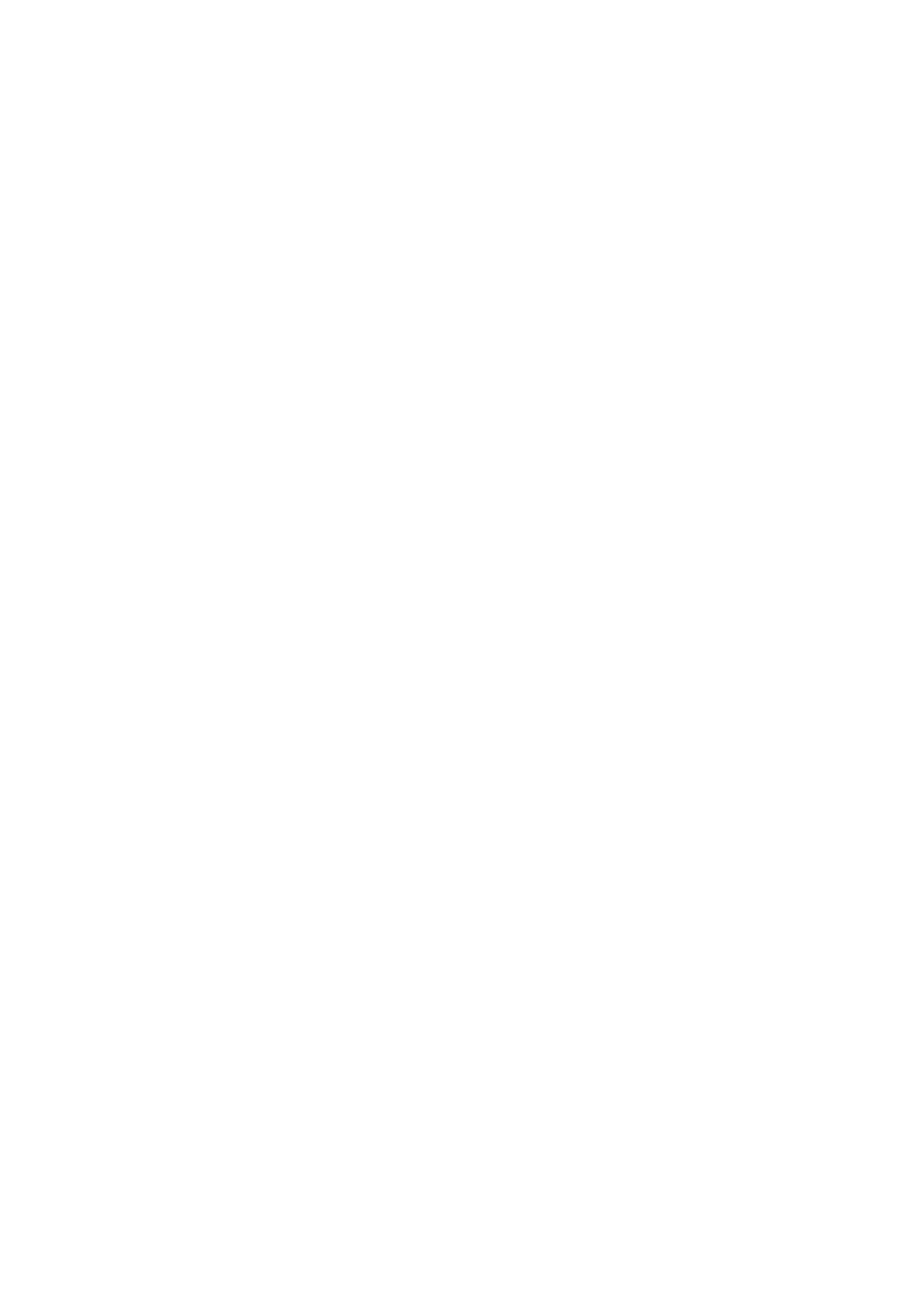# **AUSTRALIAN BUREAU OF STATISTICS**

## <span id="page-2-0"></span>Section 1: Agency overview and resources

## **1.1 STRATEGIC DIRECTION**

 and the community by leading a high quality, objective and responsive national The Australian Bureau of Statistics (ABS) is Australia's central statistical agency. It provides statistics on a wide range of economic, environmental and social matters covering government, business and the community. The ABS's mission is to assist and encourage informed decision making, research and discussion within governments statistical service.

The ABS's legislated functions include:

- • operate as Australia's central statistical authority for the Australian Government and, by arrangements with the Governments of the States, provide statistical services for those Governments;
- • collect, compile, analyse and disseminate statistics, and related information; and
- • coordinate the statistical operations of official bodies with particular regard to:
	- the avoidance of duplication of statistical information;
	- the attainment of compatibility and integration of statistics compiled by official bodies;
	- – the maximum utilisation of information available to official bodies for statistical purposes;
	- the development of standards for statistics and ensuring that official bodies comply with them;
	- the provision of advice and assistance to official bodies on the production and use of statistics; and
	- liaison with international organisations on statistical matters.

To achieve the ABS's mission, the ABS will continue to provide quality and relevant statistics over the forward triennium within the budget allocated to it. This includes ensuring that the statistics released by the ABS address current issues. The ABS will continue to undertake significant engagement with stakeholders in order to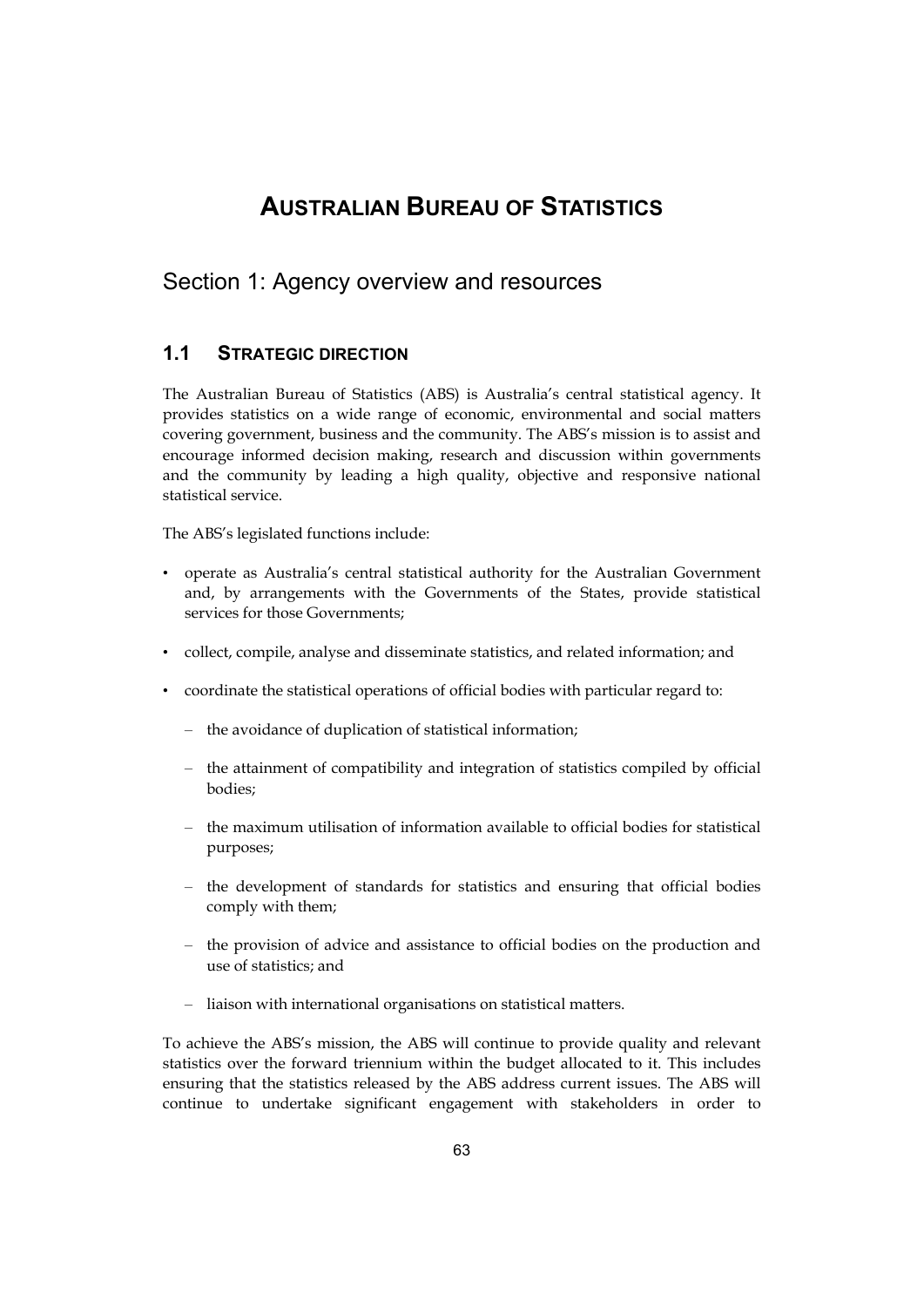understand their needs with the aim of better responding to those needs. The ABS will also work with other agencies to provide the next generation of statistical requirements and information management infrastructure.

The ABS will continue to work with data providers to access alternative sources of information that can be used for statistical purposes, especially administrative data held by other government agencies. Access to this data will be managed carefully to ensure that providers are aware of the excellent protection the ABS's legislation affords their data. This will manage public perceptions about privacy issues, and maintain the trust of providers.

 (NSS). The NSS is the community of government agencies at Australian, state and The ABS will also continue to provide leadership of the National Statistics Service territory levels, led by the ABS, which seeks to build a better statistical service for the community. For example, the ABS will be actively building relationships with other government agencies and will target areas to progress the NSS, such as statistical frameworks, principles and data sources that can be used to produce official statistics. The objective of the NSS work is to improve and expand the information available for decision making regardless of its source. The NSS work encapsulates the coordination functions set out in the ABS legislation and will be critical to reducing duplication across government agencies, increasing coherence of official statistics, reducing provider load and ensuring a less fragmented statistical system.

 improve the strategic use of data assets whilst preserving community trust in the The ABS will support data integration for statistical and research purposes. The demand for linking social, economic and environment datasets continues to increase across Australian governments. The ABS is working with Australian governments to process and confidence in the statistics and research produced.

The ABS will also be paying particular attention to ensuring the sustainability of its operations by developing better ways for organising its work including how best to secure its future workforce.

The key external drivers of and challenges for the ABS work program include:

- the need for evidence-based and coordinated policy and program delivery initiatives across departments and jurisdictions driven by organisations such as the Council of Australian Governments;
- • increasing complexity of the Australian economy and society which complicates the production of existing statistics (for example, issues such as globalisation are placing additional demands on the production of relevant economic and social statistics);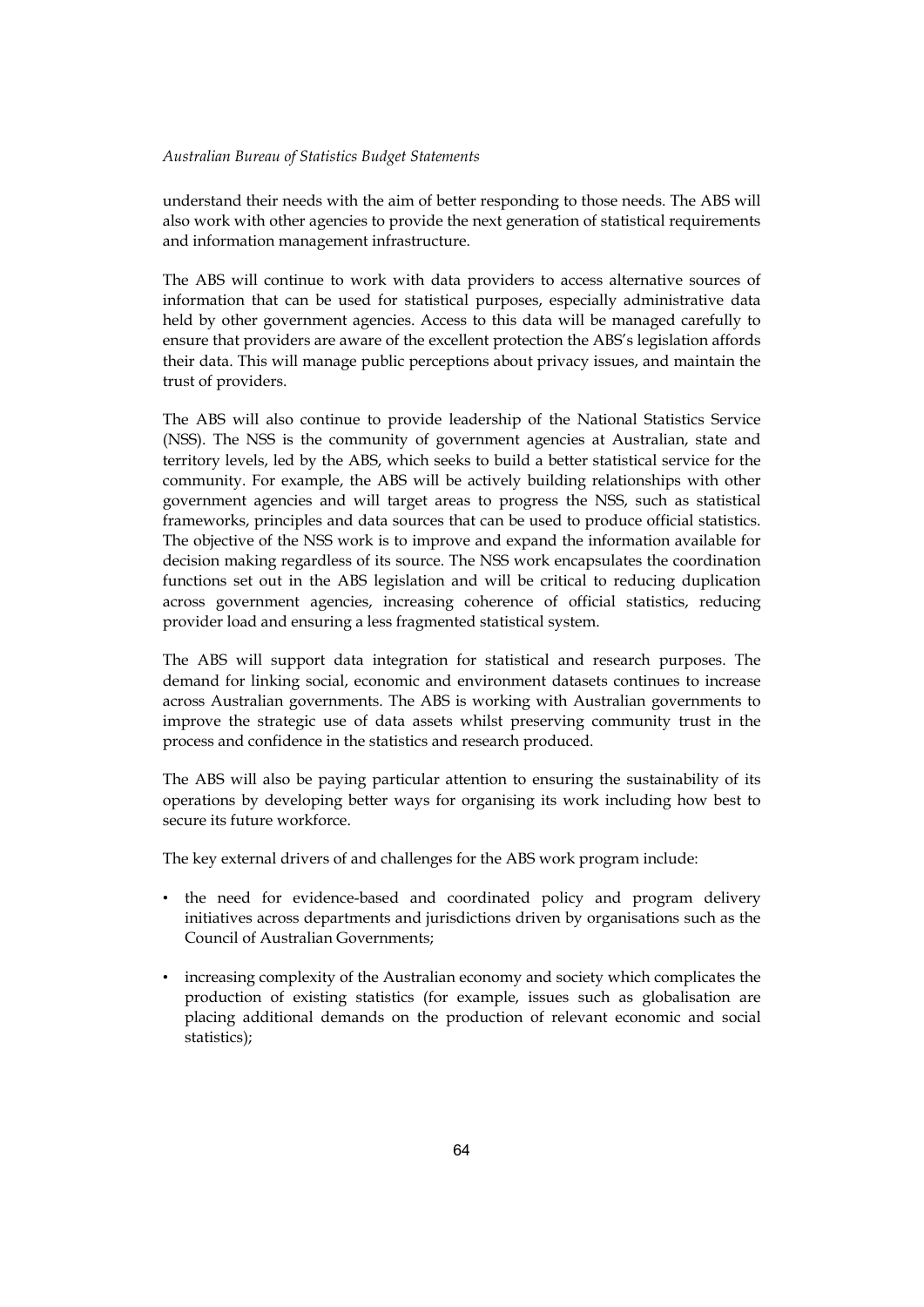- • increasing pressure to produce new and or more detailed outputs which must be balanced with the need to maintain stable time series for longitudinal analysis and with the need to maintain the trust of providers;
- • a wider range of sources of statistical data driving a need to ensure that the overall NSS is coordinated and the ABS's role is clearly defined;
- • increasing demands for simplified interactions with government, including with the ABS. This is supported by a federal government agenda that emphasises reductions in 'red tape' and greater information sharing (create-once, use-many);
- • increasing demands for access to microdata, data relating to particular population groups, longitudinal data and linked data (while acknowledging concerns about individual privacy); and
- • pressures to improve productivity and to create a staff profile more appropriate to the ABS's future skill needs in an increasingly tight labour market where attraction and retention issues are presenting significant challenges.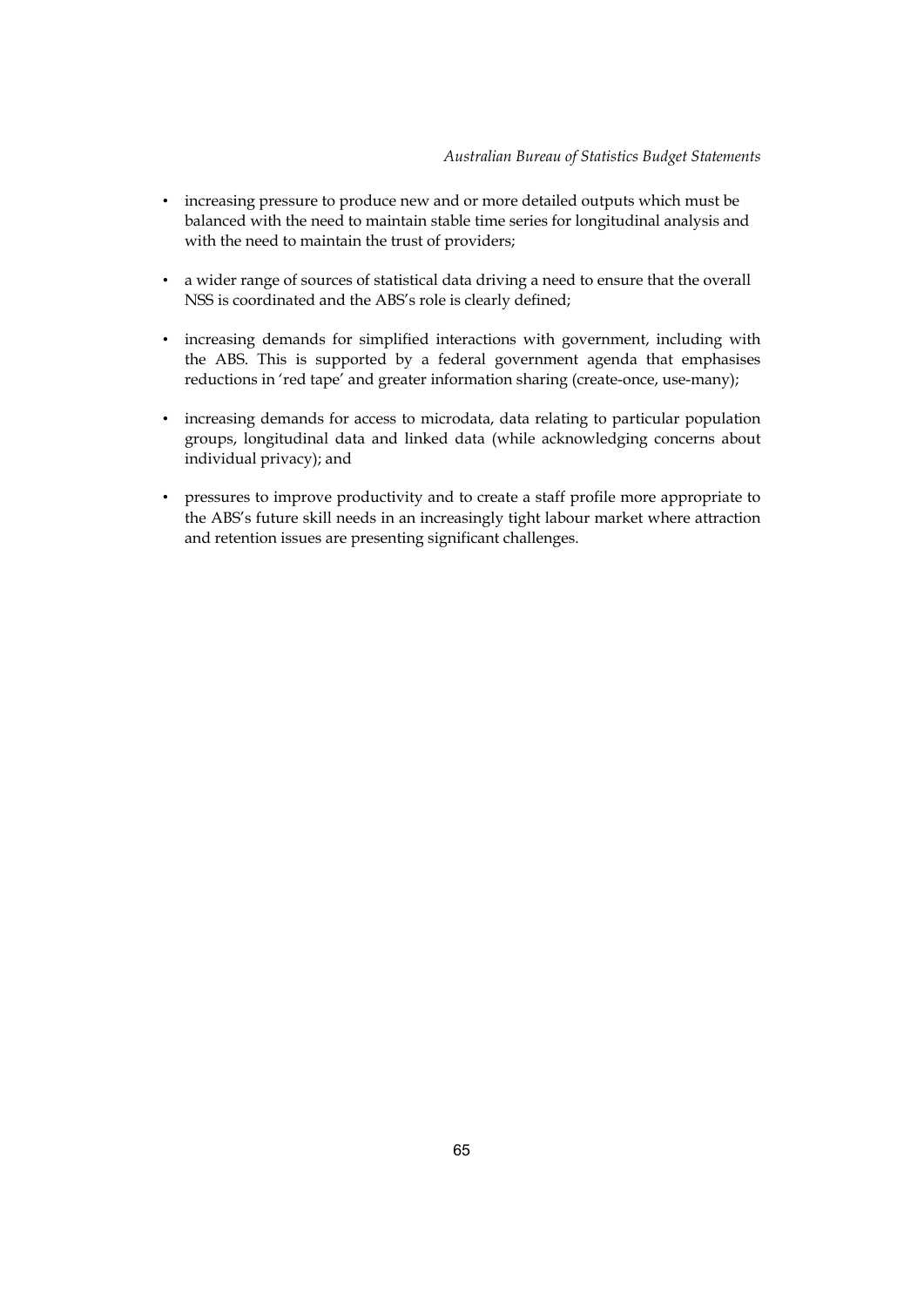## **1.2 AGENCY RESOURCE STATEMENT**

Table 1.1 shows the total resources from all sources. The table summarises how resources will be applied by outcome and by departmental classification.

#### **Table 1.1: Australian Bureau of Statistics resource statement — Budget estimates for 2011-12 as at Budget May 2011**

|                                               |   | Estimate of            |               |                |          |               |
|-----------------------------------------------|---|------------------------|---------------|----------------|----------|---------------|
|                                               |   | prior year             |               |                |          | Actual        |
|                                               |   | amounts $\overline{1}$ | Proposed at _ |                | Total    | available     |
|                                               |   | available in           | <b>Budget</b> |                | estimate | appropriation |
|                                               |   | 2011-12                | 2011-12       |                | 2011-12  | 2010-11       |
|                                               |   | \$'000                 | \$'000        |                | \$'000   | \$'000        |
| <b>Ordinary annual services</b>               |   |                        |               |                |          |               |
| Departmental appropriations                   |   |                        |               |                |          |               |
| Prior year departmental                       |   |                        |               |                |          |               |
| appropriation                                 |   | 5<br>48,020            |               |                | 48,020   |               |
| Departmental appropriation <sup>4</sup>       |   |                        | 563,857       |                | 563,857  | 398,904       |
| Receipts from other sources (s31)             |   |                        | 48.388        | 3              | 48,388   | 39,386        |
| Total ordinary annual services                | А | 48.020                 | 612,245       |                | 660.265  | 438,290       |
| <b>Other services</b>                         |   |                        |               |                |          |               |
| Departmental non-operating                    |   |                        |               |                |          |               |
| Equity injections                             |   |                        | 1.068         | $\overline{2}$ | 1.068    | 623           |
| <b>Total other services</b>                   | в |                        | 1,068         |                | 1,068    | 623           |
| Total net resourcing for the                  |   |                        |               |                |          |               |
| ABS (A+B)                                     |   | 48,020                 | 613,313       |                | 661,333  | 438,913       |
| Appropriation Dill (No. $4\sqrt{2044}$ , $42$ |   |                        |               |                |          |               |

1. Appropriation Bill (No.1) 2011-12.

2. 3. Appropriation Bill (No.2) 2011-12. Receipts received under s31 of the *Financial Management and Accountability Act 1997*.

4. Includes an amount of \$18.0 million in 2011-12 for the departmental capital budget (refer to Table 3.2.5 for further details).

5. Estimated adjusted balance carried forward from previous year.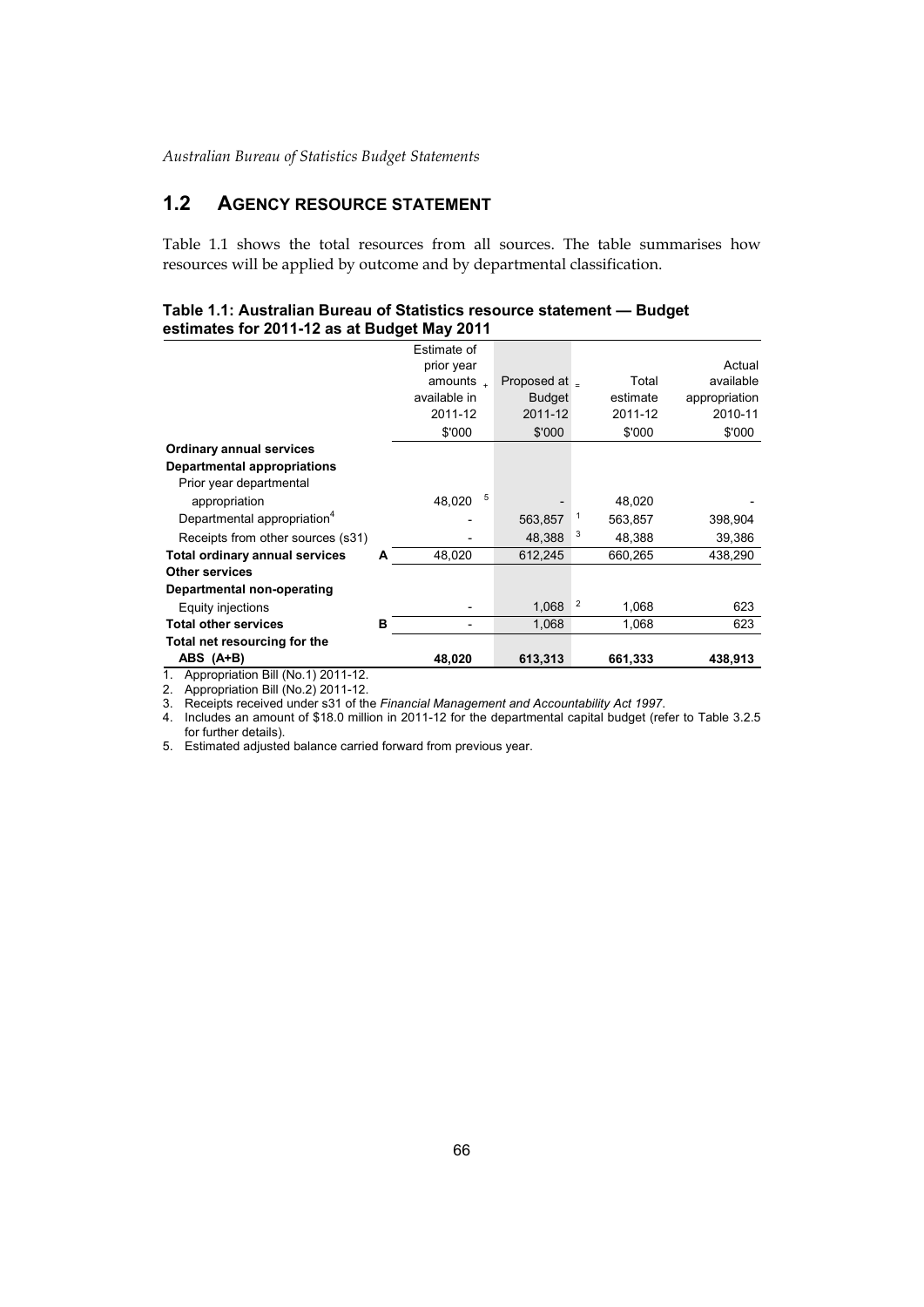## **1.3 BUDGET MEASURES**

Budget measures relating to the ABS are detailed in Budget Paper No. 2, *Budget Measures 2011-12* and are summarised below.

|                               |         |         |          | Э       |         |         |
|-------------------------------|---------|---------|----------|---------|---------|---------|
|                               |         | 2010-11 | 2011-12  | 2012-13 | 2013-14 | 2014-15 |
|                               | Program | \$'000  | \$'000   | \$'000  | \$'000  | \$'000  |
| <b>Expense measures</b>       |         |         |          |         |         |         |
| Efficiency dividend -         |         |         |          |         |         |         |
| temporary increase            |         |         |          |         |         |         |
| in the rate                   | 1.1     |         | (2, 722) | (3,201) | (3,804) | (4,758) |
| Enhanced macro-economic       |         |         |          |         |         |         |
| statistical capacity          | 1.1     |         | 6,848    | 7,304   | 7,515   | 7,507   |
| Tackling Climate Change -     |         |         |          |         |         |         |
| emissions reduction           |         |         |          |         |         |         |
| modelling - continuation      | 1.1     |         | 2,780    | 2,807   |         |         |
| <b>Total expense measures</b> |         |         | 6,906    | 6,910   | 3,711   | 2,749   |
| <b>Related capital</b>        |         |         |          |         |         |         |
| Efficiency dividend -         |         |         |          |         |         |         |
| temporary increase            |         |         |          |         |         |         |
| in the rate                   | 1.1     |         | (91)     | (230)   | (323)   | (403)   |
| Enhanced macro-economic       |         |         |          |         |         |         |
| statistical capacity          | 1.1     |         | 680      | 220     |         |         |
| Tackling Climate Change -     |         |         |          |         |         |         |
| emissions reduction           |         |         |          |         |         |         |
| modelling - continuation      | 1.1     |         | 152      | 153     |         |         |
| <b>Total related capital</b>  |         |         | 741      | 143     | (323)   | (403)   |

## **Table 1.2: Australian Bureau of Statistics 2011-12 Budget measures**

Prepared on a government finance statistics (fiscal) basis.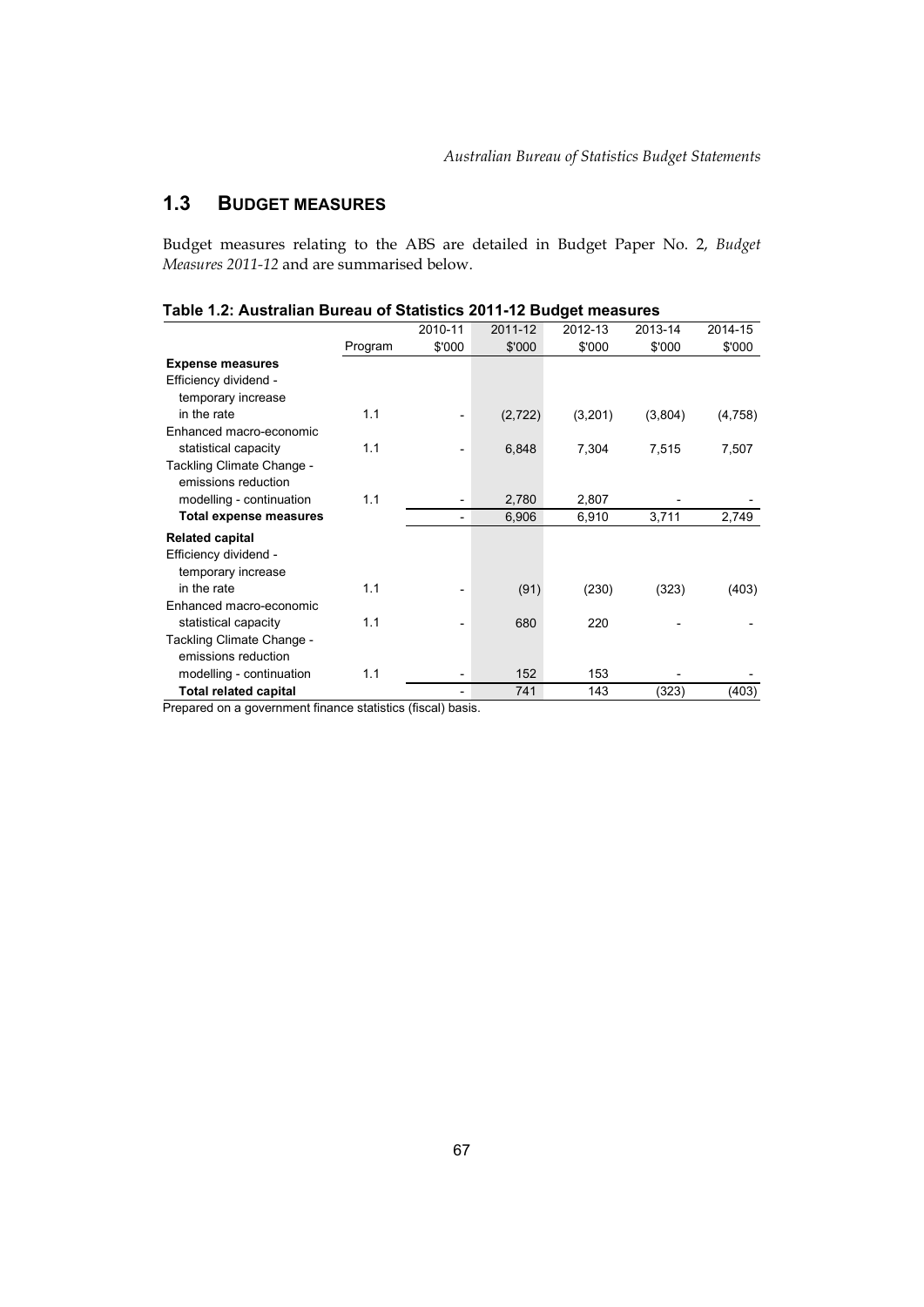# <span id="page-7-0"></span>Section 2: Outcomes and planned performance

## **2.1 OUTCOMES AND PERFORMANCE INFORMATION**

 Government outcomes are the intended results, impacts or consequences of actions by the Government on the Australian community. Commonwealth programs are the primary vehicle by which government agencies achieve the intended results of their outcome statements. Agencies are required to identify the programs which contribute to Government outcomes over the budget and forward years.

The ABS's outcome is described below specifying the strategy, program, objective, deliverables and key performance indicators used to assess and monitor the performance of the ABS.

**Outcome 1: Informed decisions, research and discussion within governments and the community by leading the collection, analysis and provision of high quality, objective and relevant statistical information** 

## **Outcome 1 strategy**

Key strategies for 2011-12 to 2013-14 are set out in the ABS Forward Work Program. The major initiatives that will contribute to this outcome over this period include:

- assist and encourage informed decision making through continued delivery of relevant high quality, key official statistics;
- • ensure maximum use of, and access to, official statistics, by actively building relationships and targeting specific areas to progress the NSS;
- • meet provider expectations through continued standardisation and harmonisation of data collection requirements and methods across the Australian government, including through e-data initiatives; and
- through the ABS's leadership role in international statistics strategy. • ensure international statistical coherence by influencing the development and implementation of statistical standards and frameworks of relevance to the region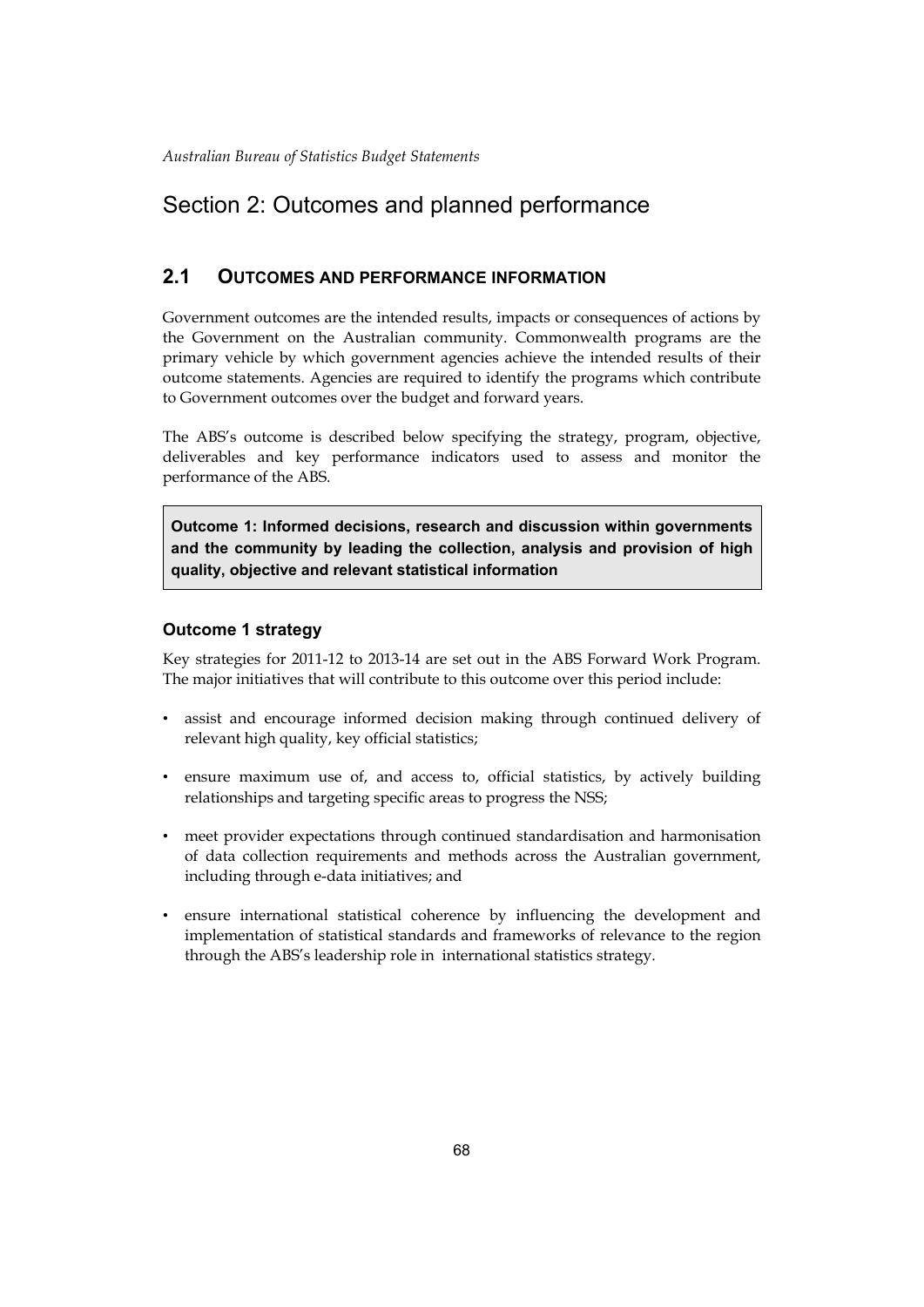## **Outcome expense statement**

Table 2.1 provides an overview of the total expenses for Outcome 1.

#### **Table 2.1: Budgeted expenses for Outcome 1**

| <b>Outcome 1:</b> Informed decisions, research and discussion within | 2010-11   | 2011-12   |
|----------------------------------------------------------------------|-----------|-----------|
| governments and the community by leading the collection,             | Estimated |           |
| analysis and provision of high quality, objective and relevant       | actual    | Estimated |
| statistical information                                              | expenses  | expenses  |
|                                                                      | \$'000    | \$'000    |
| Program 1.1: Australian Bureau of Statistics                         |           |           |
| Departmental expenses                                                |           |           |
| Departmental appropriation                                           | 402.321   | 594.427   |
| Expenses not requiring appropriation in the budget year              | 32.944    | 33.060    |
| <b>Total expenses for Outcome 1</b>                                  | 435.265   | 627.487   |
|                                                                      |           |           |
|                                                                      | 2010-11   | 2011-12   |
| Average staffing level (number)                                      | 3,030     | 3,230     |

## **Contributions to Outcome 1**

#### **Program 1.1: Australian Bureau of Statistics**

#### **Program objective**

The ABS has the following objectives:

- an expanded and improved NSS;
- • to provide services that are timely, relevant, responsive and respected for their integrity and quality;
- informed and increased use of statistics;
- • to be a key contributor to international statistical activities that are important to Australia or to the region;
- to be an organisation that builds capability to continually improve its effectiveness;
- • to have the trust and cooperation of providers; and
- • to be a respected and strongly supported organisation.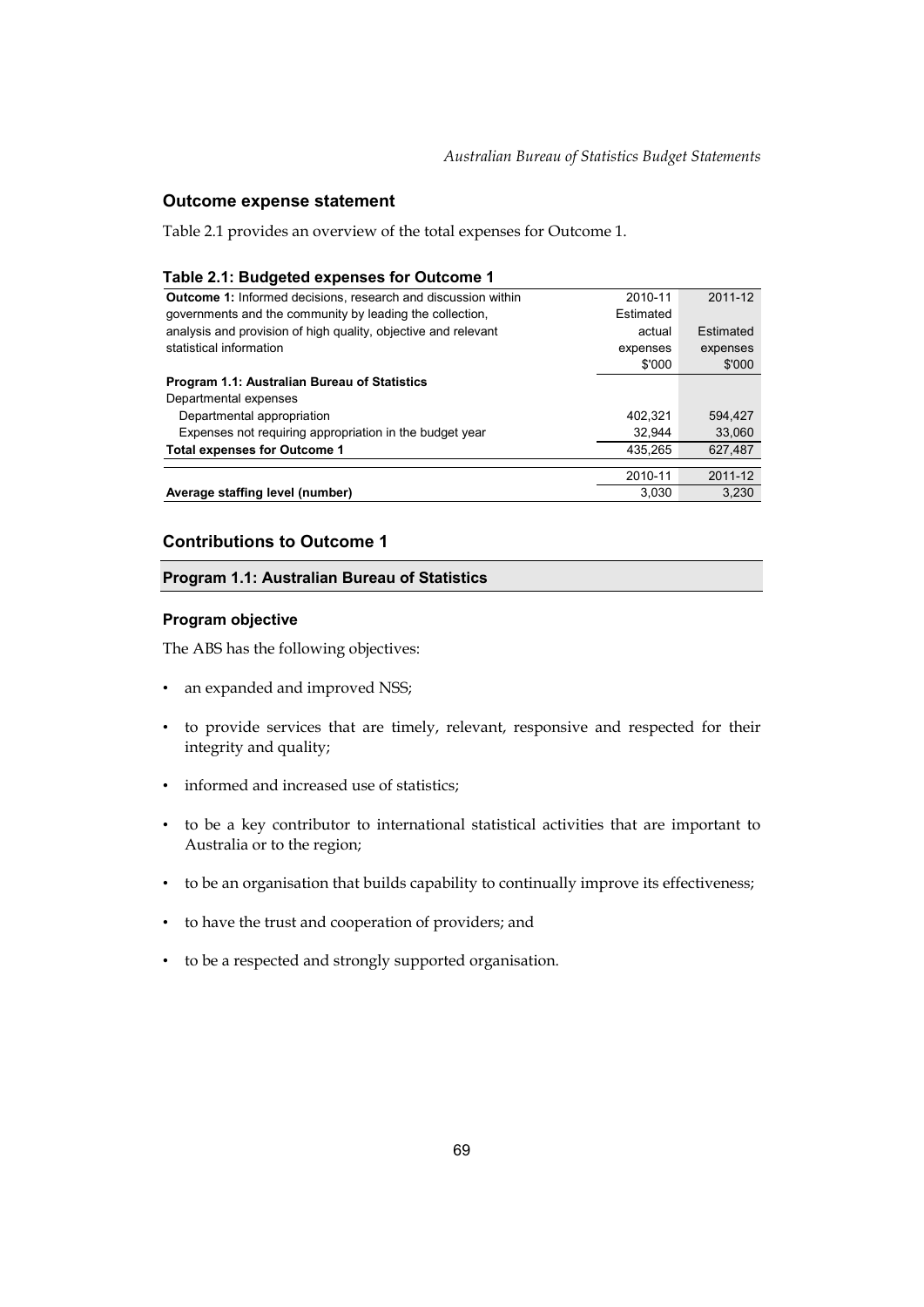#### **Program expenses**

The increase in expenses for 2011-12 are predominately due to the 2011 Census of Population and Housing (2011 Census) cyclical funding, budget measures and rendering of services.

#### **Table 2.2 Program expenses**

| Departmental items<br><b>Total departmental expenses</b> | 435.265<br>435.265 | 627.487<br>627.487 | 383.912<br>383.912 | 365.052<br>365.052 | 375.794<br>375.794 |
|----------------------------------------------------------|--------------------|--------------------|--------------------|--------------------|--------------------|
| Annual departmental expenses                             |                    |                    |                    |                    |                    |
|                                                          | \$'000             | \$'000             | \$'000             | \$'000             | \$'000             |
|                                                          | budget             | <b>Budget</b>      | vear 1             | vear 2             | year 3             |
|                                                          | Revised            |                    | Forward            | Forward            | Forward            |
|                                                          | 2010-11            | 2011-12            | 2012-13            | 2013-14            | 2014-15            |

#### **Program deliverables**

The ABS deliverables are:

- • provide a range of quality and timely statistical outputs across key economic, population, social and environmental subject matters that meet the needs of key users;
- • conduct, and commence processing of, the 2011 Census;
- undertake an ongoing engagement process with external stakeholders to facilitate ongoing improvements to the relevance, reliability and accuracy of the ABS statistical program;
- • influence the development and implementation of statistical standards and frameworks across the world; and
- • progress the NSS by expanding and improving the statistical information available for decision making regardless of its source.

#### **Program key performance indicators**

The ABS key performance indicators are:

- an objective statistical service as demonstrated by:
	- – release of reliable and accurate statistics;
	- – transparent statistical process; and
	- – trust and cooperation of providers.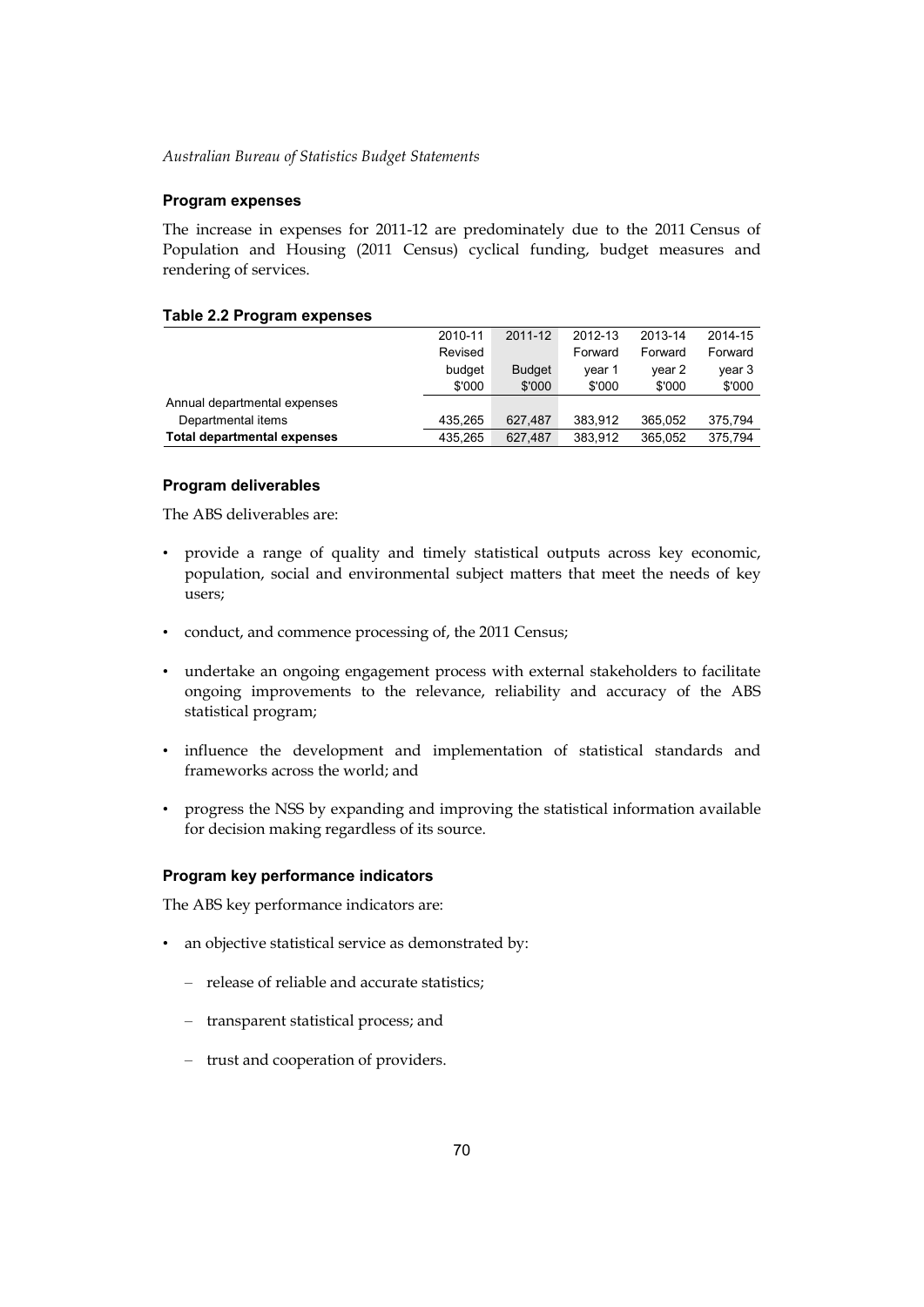- • statistical output which meets the needs of key users of economic and social data in terms of:
	- – support for decision-making; and
	- – a high level of use.
- • appropriate use of statistical standards, frameworks and methodologies by:
	- – leading the development of national statistical standards, frameworks and methodologies, and their implementation within the broader Australian statistical system; and
	- contributing to the development of key international standards, frameworks and methodologies, and implementing them as appropriate.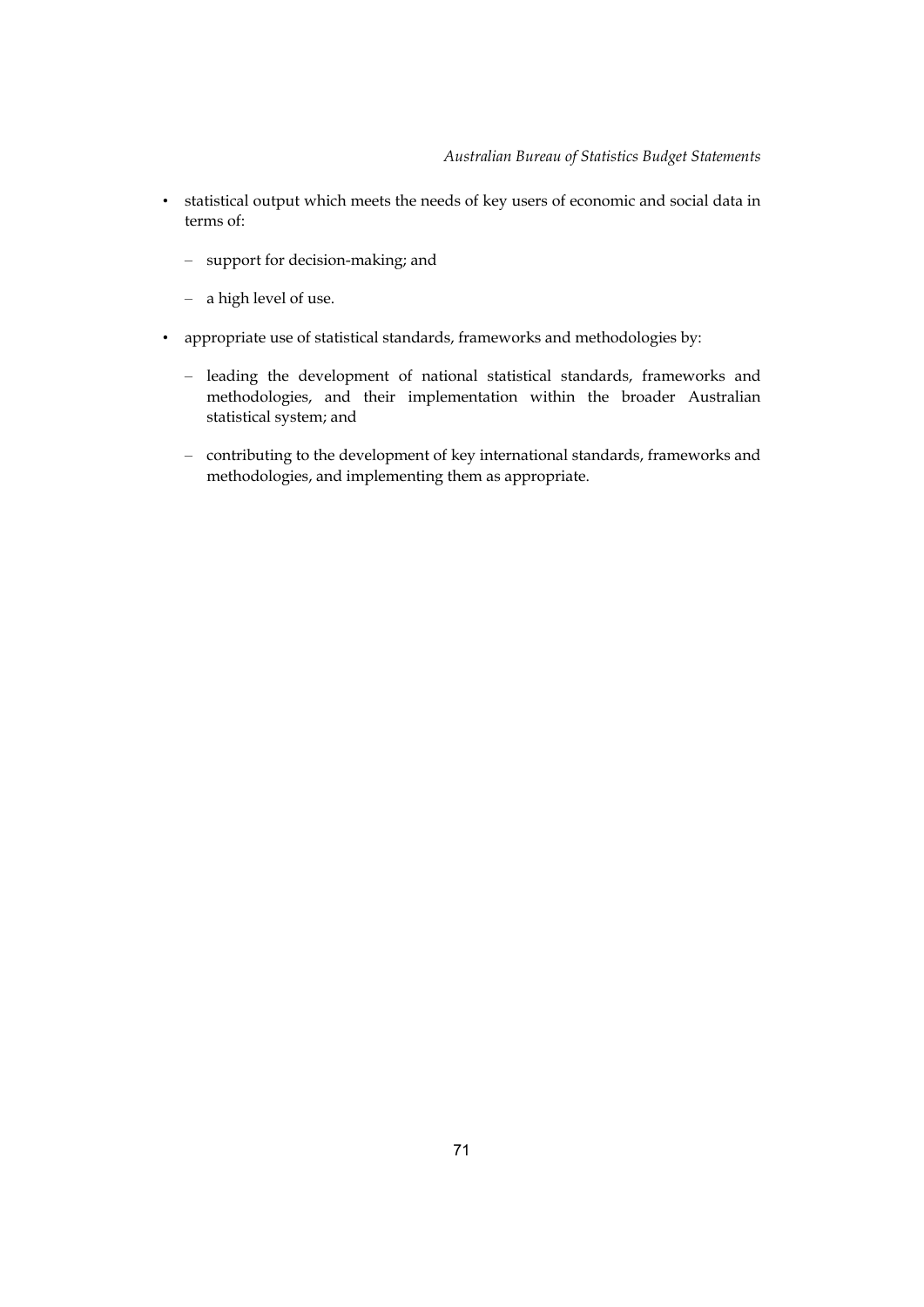# Section 3: Explanatory tables and budgeted financial statements

Section 3 presents explanatory tables and budgeted financial statements which provide a comprehensive snapshot of agency finances for the 2011-12 budget year. It explains how budget plans are incorporated into the financial statements and provides further details of the reconciliation between appropriations and program expenses, movements in administered funds, special accounts and government Indigenous expenditure.

## **3.1 EXPLANATORY TABLES**

## **3.1.1 Movement of administered funds between years**

The ABS does not have any administered funds.

## **3.1.2 Special accounts**

Special accounts provide a means to set aside and record amounts used for specified purposes. Special accounts can be created by a Finance Minister's Determination under the *Financial Management and Accountability Act 1997* (FMA Act) or under separate enabling legislation. Table 3.1.2 shows the expected additions (receipts) and reductions (payments) for each account used by the ABS.

### **Table 3.1.2 Estimates of special account cash flows and balances**

|                                    |         | Opening |                |          |             | Closing |
|------------------------------------|---------|---------|----------------|----------|-------------|---------|
|                                    |         | balance | Receipts       | Payments | Adjustments | balance |
|                                    |         | 2011-12 | 2011-12        | 2011-12  | 2011-12     | 2011-12 |
|                                    |         | 2010-11 | 2010-11        | 2010-11  | 2010-11     | 2010-11 |
|                                    | Outcome | \$'000  | \$'000         | \$'000   | \$'000      | \$'000  |
| <b>Services for Other Entities</b> |         |         |                |          |             |         |
| and Trust Moneys -                 |         |         |                |          |             |         |
| Australian Bureau of               |         |         |                |          |             |         |
| <b>Statistics Special</b>          |         |         | ٠              |          |             |         |
| Account                            |         |         |                |          |             |         |
| <b>Total special accounts</b>      |         |         |                |          |             |         |
| 2011-12 Budget estimate            |         | ۰       | $\blacksquare$ |          |             |         |
| Total special accounts             |         |         |                |          |             |         |
| 2010-11 estimate actual            |         |         |                |          |             |         |

## **3.1.3 Australian Government Indigenous Expenditure**

The ABS does not have any Australian Government Indigenous Expenditure.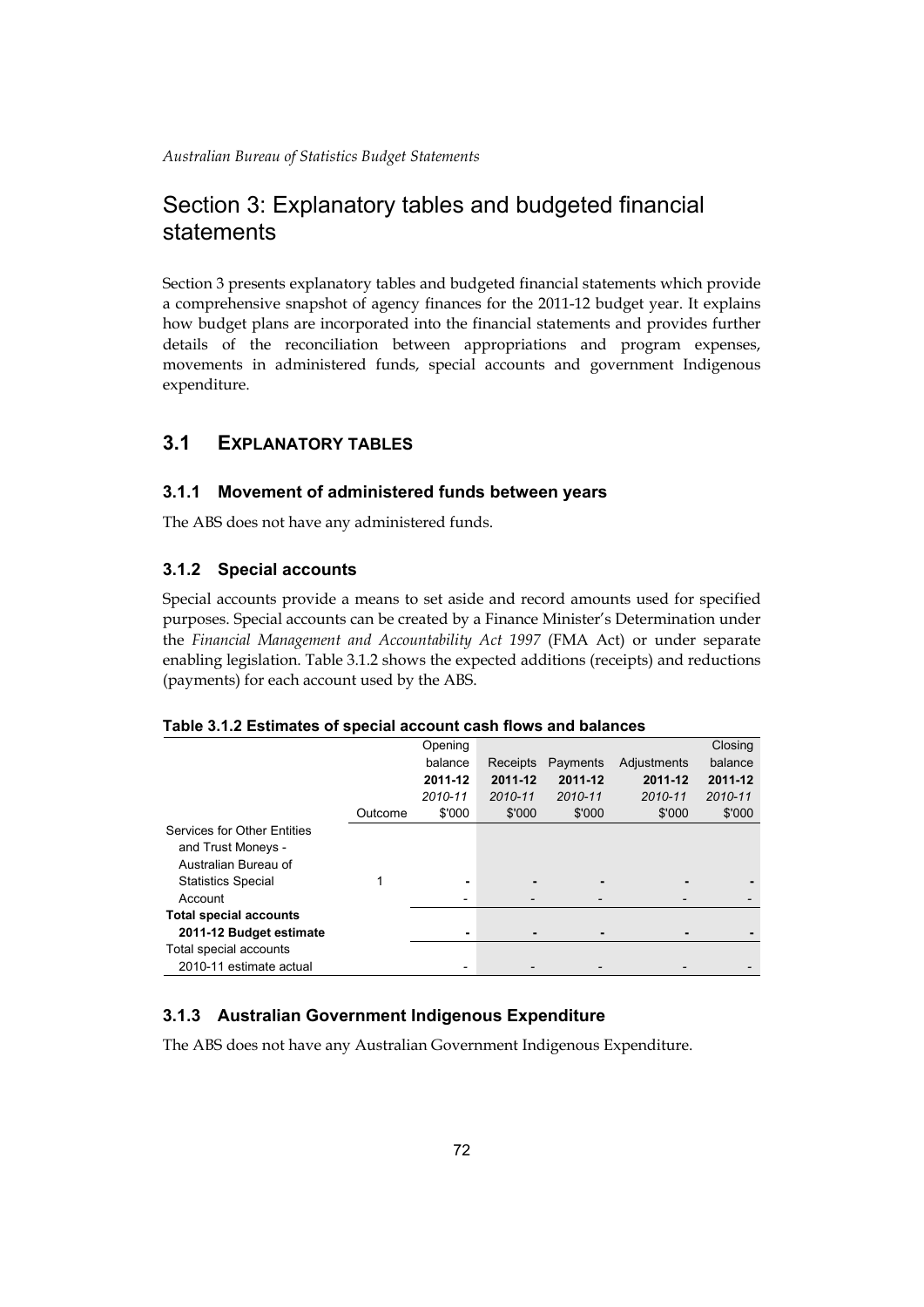## <span id="page-12-0"></span>**3.2 BUDGETED FINANCIAL STATEMENTS**

## **3.2.1 Differences in agency resourcing and financial statements**

The difference between the agency level resource statement and the sum of all outcome resource statements is the expected carry-forward amount of resources for the budget year 2011-12, including amounts related to meeting future obligations to maintain the agency's asset base and to meet employee entitlement liabilities.

## **3.2.2 Analysis of budgeted financial statements**

## **Budgeted financial statements**

The change in appropriation in 2011-12 reflects an increase in activity relating to the 2011 Census and new measures arising from the 2011-12 Budget. A listing of these measures is provided at Table 1.2.

 Department of Health and Ageing. Goods and services revenue in 2011-12 and the forward years reflects the expected services to be rendered, with the increase being primarily due to work funded by the

The estimated actual 2010-11 operating deficit represents a technical accounting loss resulting from the change in accounting estimates for internally generated software. This will result in an increase in employee benefits expenditure and a reduction in internally generated software capitalised as reported in the balance sheet.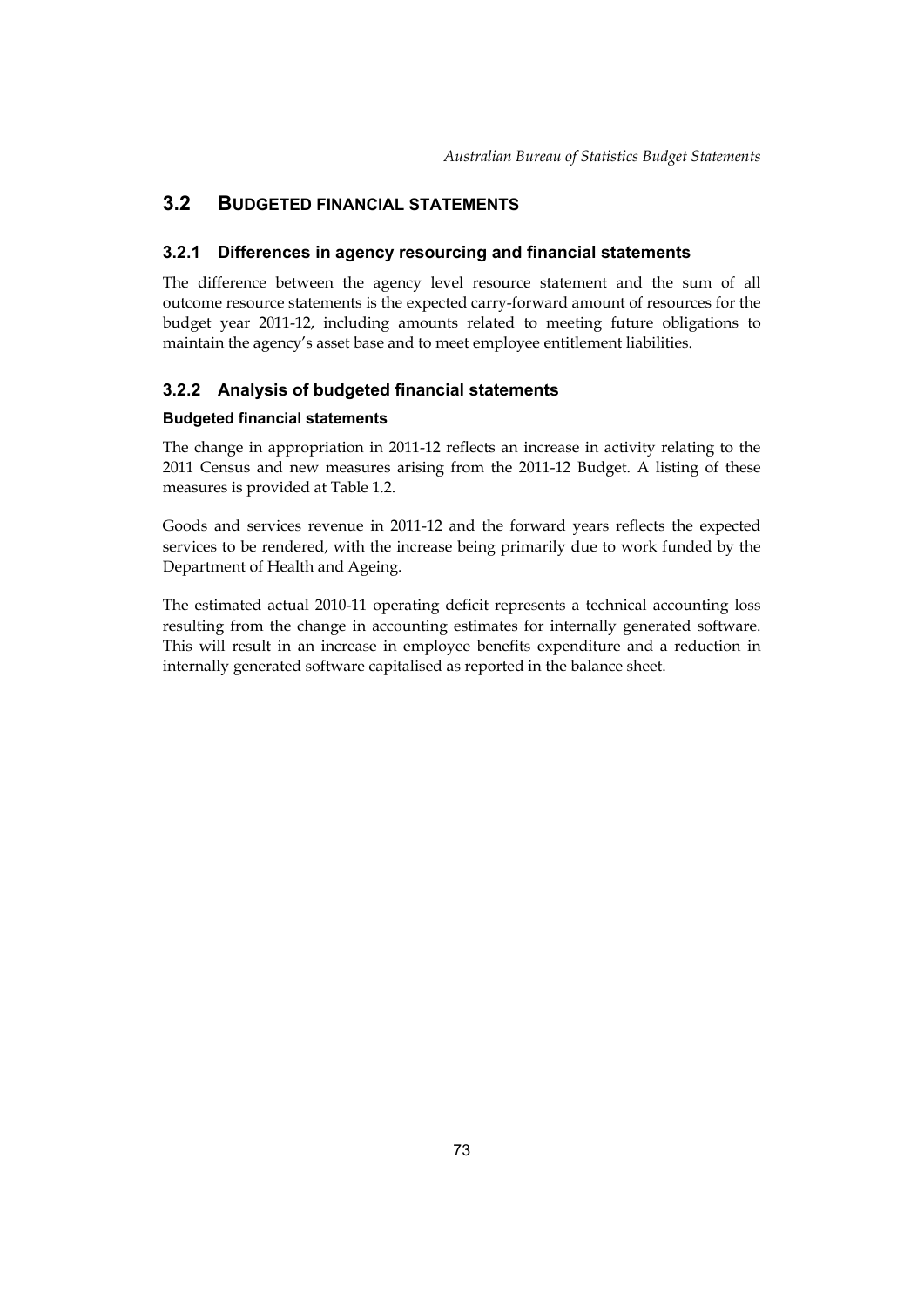## **3.2.3 Budgeted financial statements tables**

|                                                                     | Estimated | <b>Budget</b> | Forward  | Forward   | Forward   |
|---------------------------------------------------------------------|-----------|---------------|----------|-----------|-----------|
|                                                                     | actual    | estimate      | estimate | estimate  | estimate  |
|                                                                     | 2010-11   | 2011-12       | 2012-13  | 2013-14   | 2014-15   |
|                                                                     | \$'000    | \$'000        | \$'000   | \$'000    | \$'000    |
| <b>EXPENSES</b>                                                     |           |               |          |           |           |
| Employee benefits                                                   | 276,915   | 447,821       | 259,859  | 244,614   | 254,276   |
| Supplier                                                            | 125,061   | 146,130       | 89,549   | 83,746    | 85,473    |
| Depreciation and amortisation                                       | 32,944    | 33,060        | 34,004   | 36,192    | 35,545    |
| Finance costs                                                       | 65        |               |          |           |           |
| Other                                                               | 280       | 476           | 500      | 500       | 500       |
| <b>Total expenses</b>                                               | 435,265   | 627,487       | 383,912  | 365,052   | 375,794   |
| LESS:                                                               |           |               |          |           |           |
| <b>OWN-SOURCE INCOME</b>                                            |           |               |          |           |           |
| <b>Revenue</b>                                                      |           |               |          |           |           |
| Sale of goods and rendering of                                      |           |               |          |           |           |
| services                                                            | 39,391    | 48,388        | 35,203   | 29,939    | 29,000    |
| <b>Total revenue</b>                                                | 39,391    | 48,388        | 35,203   | 29,939    | 29,000    |
| Gains                                                               |           |               |          |           |           |
| Sale of assets                                                      | 100       | 100           | 100      | 100       | 100       |
| Other gains                                                         | 120       | 120           | 120      | 120       | 120       |
| <b>Total gains</b>                                                  | 220       | 220           | 220      | 220       | 220       |
| Total own-source income                                             | 39,611    | 48,608        | 35,423   | 30,159    | 29,220    |
| Net cost of (contribution by)                                       |           |               |          |           |           |
| services                                                            | 395,654   | 578,879       | 348,489  | 334,893   | 346,574   |
| Appropriation revenue                                               | 354,851   | 545,819       | 314,485  | 298,701   | 311,029   |
| Surplus (deficit) attributable to                                   |           |               |          |           |           |
| the Australian Government                                           | (40, 803) | (33,060)      | (34,004) | (36, 192) | (35, 545) |
| Note: Reconciliation of operating result attributable to the agency |           |               |          |           |           |
|                                                                     | 2010-11   | 2011-12       | 2012-13  | 2013-14   | 2014-15   |
|                                                                     | \$'000    | \$'000        | \$'000   | \$'000    | \$'000    |
| Operating result attributable to the                                |           |               |          |           |           |
| <b>Australian Government</b>                                        | (40, 803) | (33,060)      | (34,004) | (36, 192) | (35, 545) |
| Plus non-appropriated expenses                                      |           |               |          |           |           |
| depreciation and amortisation                                       |           |               |          |           |           |
| expenses                                                            | 32,944    | 33,060        | 34,004   | 36,192    | 35,545    |
| Operating result attributable to the                                |           |               |          |           |           |
| <b>ABS</b>                                                          | (7, 859)  |               |          |           |           |

#### **Table 3.2.1: Comprehensive income statement (showing net cost of services) (for the period ended 30 June)**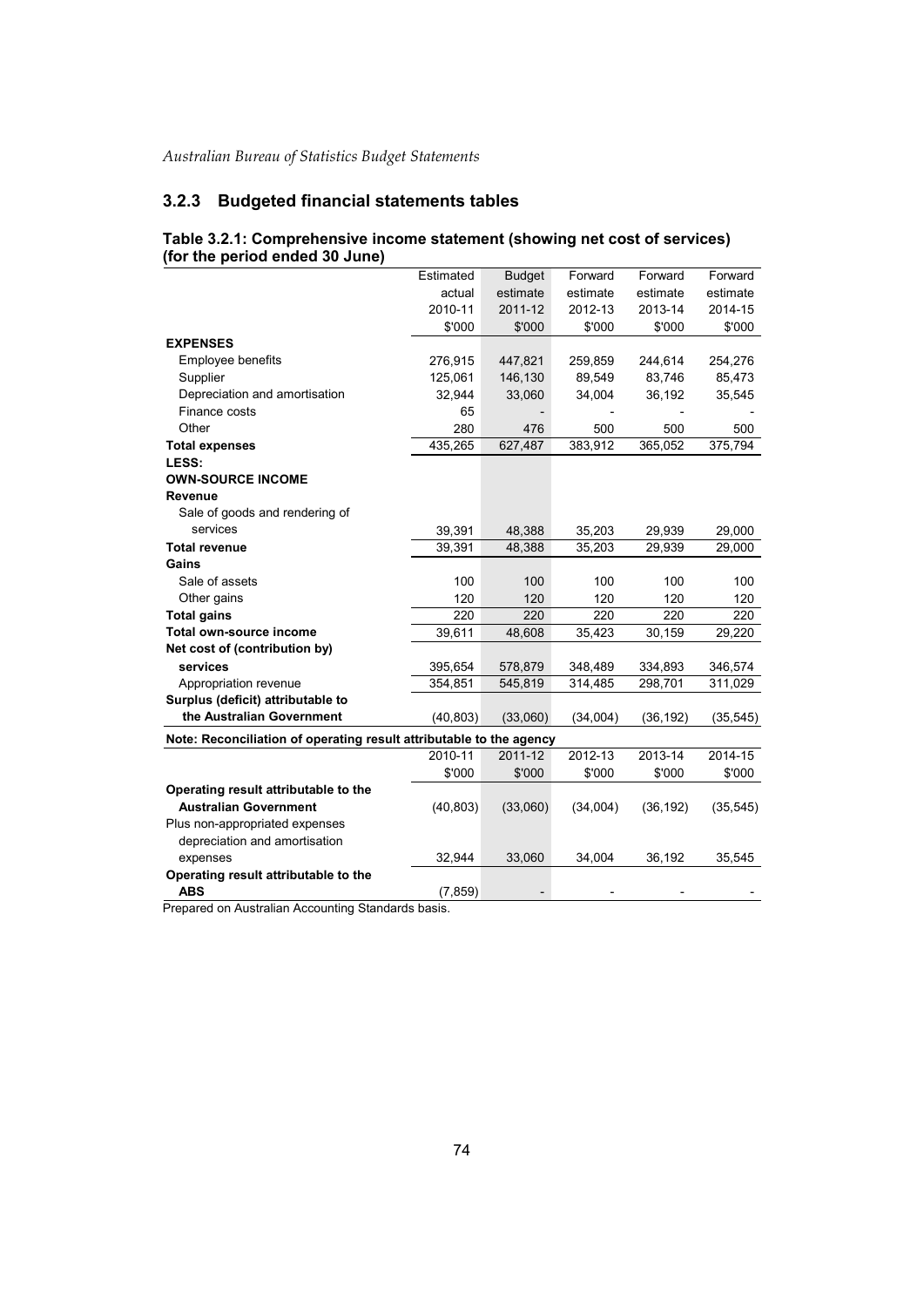#### **Table 3.2.2: Budgeted departmental balance sheet (as at 30 June)**

|                                           | Estimated | <b>Budget</b> | Forward   | Forward    | Forward    |
|-------------------------------------------|-----------|---------------|-----------|------------|------------|
|                                           | actual    | estimate      | estimate  | estimate   | estimate   |
|                                           | 2010-11   | 2011-12       | 2012-13   | 2013-14    | 2014-15    |
|                                           | \$'000    | \$'000        | \$'000    | \$'000     | \$'000     |
| <b>ASSETS</b>                             |           |               |           |            |            |
| <b>Financial assets</b>                   |           |               |           |            |            |
| Cash and equivalents                      | 3,556     | 3,556         | 3,556     | 3,556      | 3,556      |
| Trade and other receivables               | 52,592    | 49,801        | 41,084    | 39,873     | 42,873     |
| Accrued revenues                          | 408       | 408           | 408       | 408        | 408        |
| <b>Total financial assets</b>             | 56,556    | 53,765        | 45,048    | 43,837     | 46,837     |
| <b>Non-financial assets</b>               |           |               |           |            |            |
| Infrastructure, plant and equipment       | 49,740    | 50,920        | 46,890    | 44,633     | 44,473     |
| Intangibles                               | 76,198    | 69,926        | 62,962    | 54,444     | 45,451     |
| Other non-financial assets                | 7,635     | 7,655         | 9,638     | 9,638      | 9,638      |
| <b>Total non-financial assets</b>         | 133,573   | 128,501       | 119,490   | 108,715    | 99,562     |
| <b>Total assets</b>                       | 190,129   | 182,266       | 164,538   | 152,552    | 146,399    |
| <b>LIABILITIES</b>                        |           |               |           |            |            |
| <b>Interest bearing liabilities</b>       |           |               |           |            |            |
| Leases                                    | 4,988     | 1,997         | 1,997     | 1,997      | 1,997      |
| <b>Total interest bearing liabilities</b> | 4,988     | 1,997         | 1,997     | 1,997      | 1,997      |
| Provisions                                |           |               |           |            |            |
| Employees                                 | 87,628    | 94,518        | 92,266    | 94,300     | 96,300     |
| <b>Total provisions</b>                   | 87,628    | 94,518        | 92,266    | 94,300     | 96,300     |
| <b>Payables</b>                           |           |               |           |            |            |
| Suppliers                                 | 22,638    | 22,743        | 23,384    | 20,139     | 20,639     |
| Other                                     | 16,127    | 18,214        | 13,092    | 13,092     | 13,592     |
| <b>Total payables</b>                     | 38,765    | 40,957        | 36,476    | 33,231     | 34,231     |
| <b>Total liabilities</b>                  | 131,381   | 137,472       | 130,739   | 129,528    | 132,528    |
| <b>Net assets</b>                         | 58,748    | 44,794        | 33,799    | 23,024     | 13,871     |
| <b>EQUITY</b>                             |           |               |           |            |            |
| Contributed equity                        | 63,896    | 83,002        | 106,010   | 131,427    | 157,819    |
| Reserves                                  | 17,188    | 17,188        | 17,188    | 17,188     | 17,188     |
| Retained surpluses or                     |           |               |           |            |            |
| accumulated deficits                      | (22, 336) | (55, 396)     | (89, 399) | (125, 591) | (161, 136) |
| <b>Total equity</b>                       | 58,748    | 44,794        | 33,799    | 23,024     | 13,871     |
| <b>Current assets</b>                     | 52,388    | 50,222        | 45,336    | 42,034     | 40,339     |
| <b>Non-current assets</b>                 | 137,741   | 132,044       | 119,202   | 110,518    | 106,060    |
| <b>Current liabilities</b>                | 53,038    | 55,496        | 52,778    | 52,290     | 53,501     |
| <b>Non-current liabilities</b>            | 78,343    | 81,976        | 77,961    | 77,238     | 79,027     |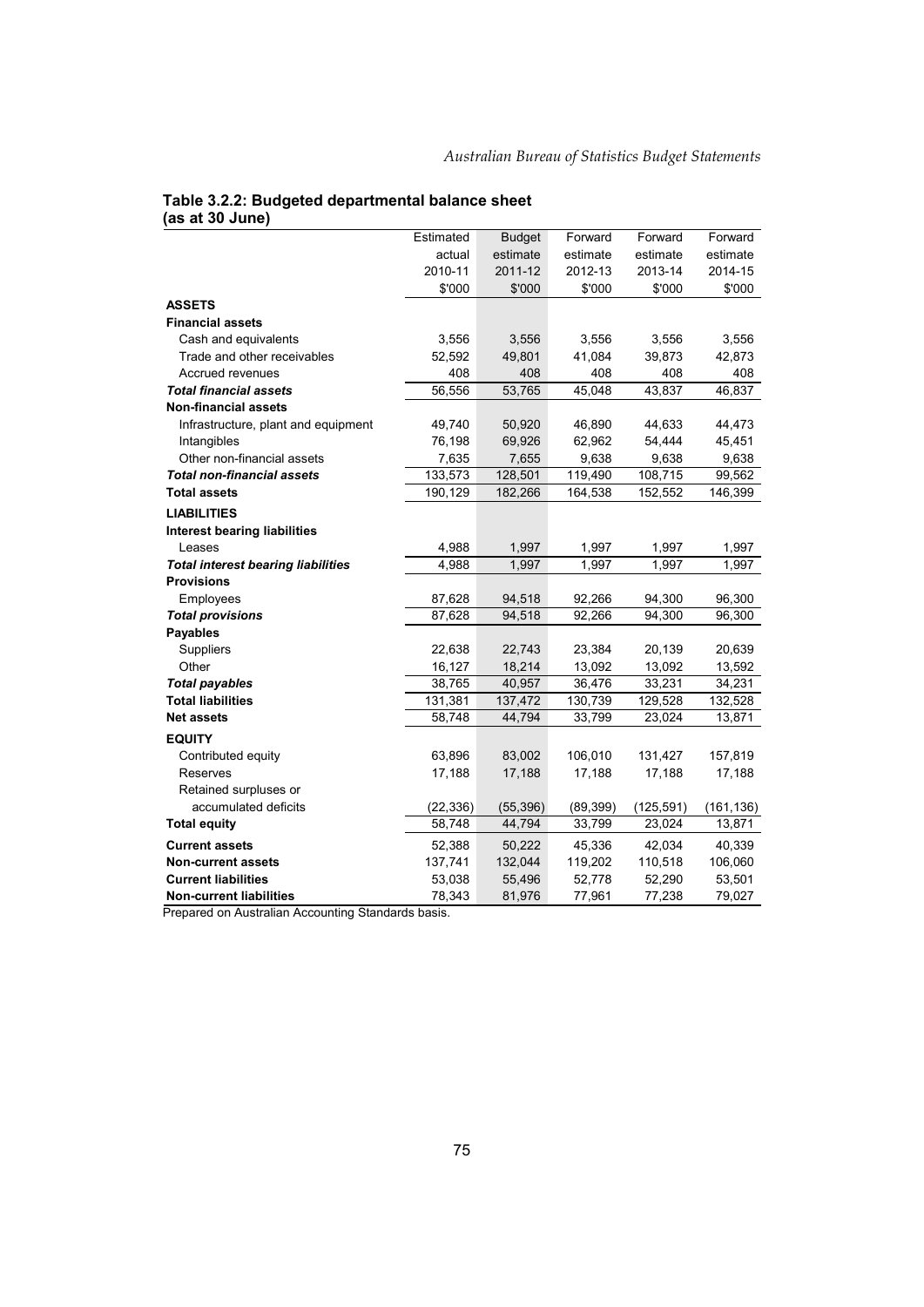# **Table 3.2.3: Budgeted departmental statement of cash flows (for the period ended 30 June)**

|                                     | Estimated | <b>Budget</b>            | Forward   | Forward        | Forward   |
|-------------------------------------|-----------|--------------------------|-----------|----------------|-----------|
|                                     | actual    | estimate                 | estimate  | estimate       | estimate  |
|                                     | 2010-11   | 2011-12                  | 2012-13   | 2013-14        | 2014-15   |
|                                     | \$'000    | \$'000                   | \$'000    | \$'000         | \$'000    |
| <b>OPERATING ACTIVITIES</b>         |           |                          |           |                |           |
| Cash received                       |           |                          |           |                |           |
| Goods and services                  | 39,363    | 48,388                   | 36,088    | 29,939         | 29,000    |
| Appropriations                      | 355,469   | 540,702                  | 327,951   | 302,612        | 308,029   |
| Net GST received                    | 11,792    | 12,585                   | 6,949     | 6,686          | 6,256     |
| Other cash received                 | 23        |                          |           |                |           |
| <b>Total cash received</b>          | 406,647   | 601,675                  | 370,988   | 339,237        | 343,285   |
| Cash used                           |           |                          |           |                |           |
| Employees                           | 276,311   | 446,540                  | 262,109   | 242,578        | 252,277   |
| Suppliers                           | 121,587   | 139,195                  | 98,830    | 86,873         | 82,097    |
| Borrowing costs                     | 65        |                          |           |                |           |
| Net GST paid                        | 14,669    | 15,564                   | 9,649     | 9,386          | 8,511     |
| Other cash used                     | 280       | 476                      | 500       | 500            | 500       |
| <b>Total cash used</b>              | 412,912   | 601,775                  | 371,088   | 339,337        | 343,385   |
| Net cash from or (used by)          |           |                          |           |                |           |
| operating activities                | (6,265)   | (100)                    | (100)     | (100)          | (100)     |
| <b>INVESTING ACTIVITIES</b>         |           |                          |           |                |           |
| Cash received                       |           |                          |           |                |           |
| Proceeds from sales of property,    |           |                          |           |                |           |
| plant and equipment                 | 100       | 100                      | 100       | 100            | 100       |
| <b>Total cash received</b>          | 100       | 100                      | 100       | 100            | 100       |
| Cash used                           |           |                          |           |                |           |
| Purchase of property, plant         |           |                          |           |                |           |
| and equipment                       | 27,955    | 27,968                   | 23,010    | 25,417         | 26,392    |
| <b>Total cash used</b>              | 27,955    | 27,968                   | 23,010    | 25,417         | 26,392    |
| Net cash from or (used by)          |           |                          |           |                |           |
| investing activities                | (27,855)  | (27,868)                 | (22, 910) | (25, 317)      | (26, 292) |
| <b>FINANCING ACTIVITIES</b>         |           |                          |           |                |           |
| <b>Cash received</b>                |           |                          |           |                |           |
| Appropriations - contributed equity | 35,814    | 27,968                   | 23,010    | 25,417         | 26,392    |
| <b>Total cash received</b>          | 35,814    | 27,968                   | 23,010    | 25,417         | 26,392    |
| Cash used                           |           |                          |           |                |           |
| Repayments of debt                  | 1,699     |                          |           |                |           |
| Total cash used                     | 1,699     | $\overline{\phantom{a}}$ |           | $\overline{a}$ |           |
| Net cash from or (used by)          |           |                          |           |                |           |
| financing activities                | 34,115    | 27,968                   | 23,010    | 25,417         | 26,392    |
| Net increase or (decrease)          |           |                          |           |                |           |
| in cash held                        |           |                          |           |                |           |
| Cash at the beginning of            | (5)       |                          |           |                |           |
| the reporting period                | 3,561     | 3,556                    | 3,556     | 3,556          | 3,556     |
| Cash at the end of the              |           |                          |           |                |           |
| reporting period                    | 3,556     | 3,556                    | 3,556     | 3,556          | 3,556     |
|                                     |           |                          |           |                |           |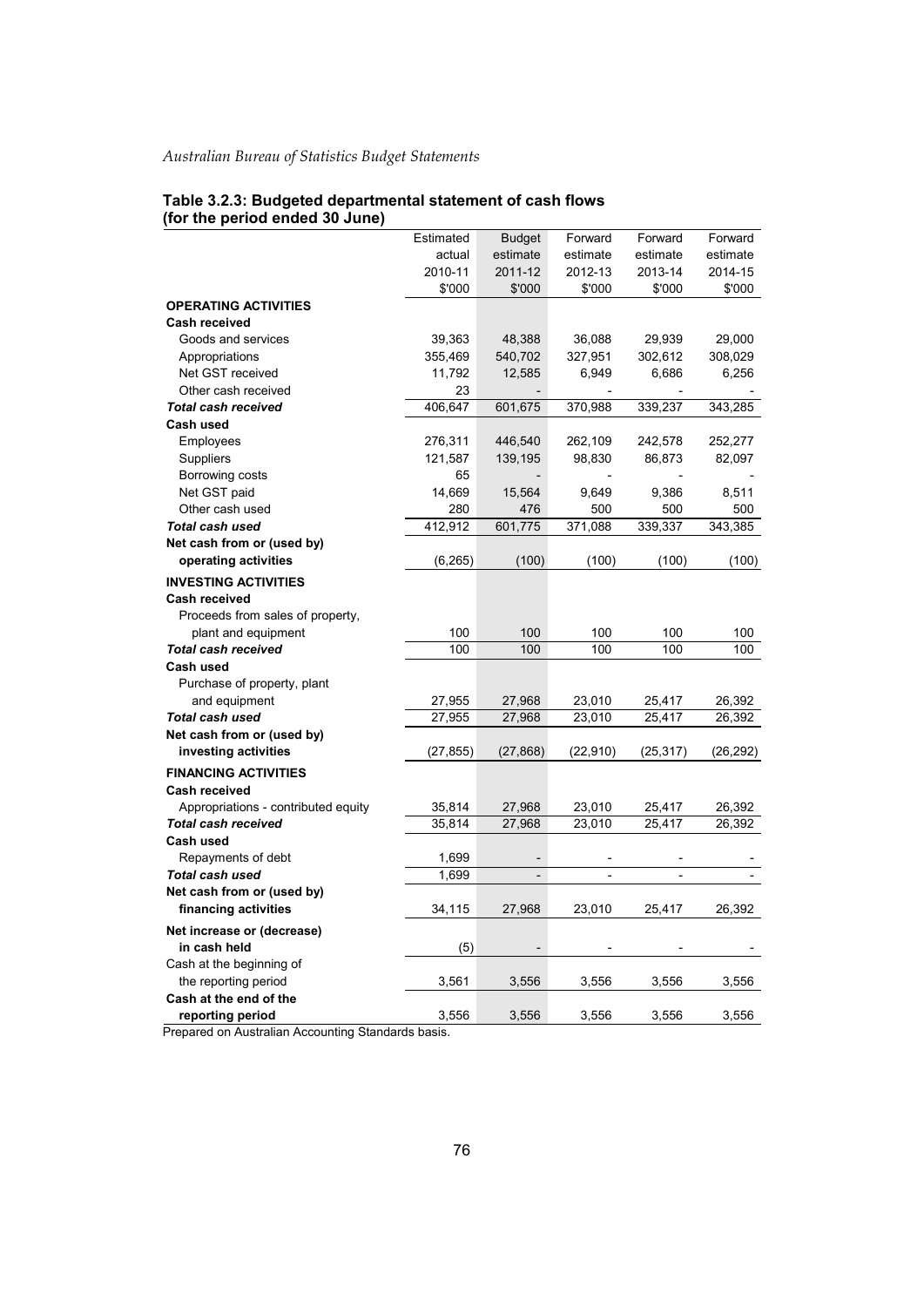|                                                                           |           | Asset       |          | Contributed |          |
|---------------------------------------------------------------------------|-----------|-------------|----------|-------------|----------|
|                                                                           | Retained  | revaluation | Other    | equity/     | Total    |
|                                                                           | surpluses | reserve     | reserves | capital     | equity   |
|                                                                           | \$'000    | \$'000      | \$'000   | \$'000      | \$'000   |
| Opening balance as at 1 July 2011                                         |           |             |          |             |          |
| Balance carried forward from<br>previous period                           | (22, 336) | 17,188      |          | 63,896      | 58,748   |
| <b>Adjusted opening balance</b>                                           | (22, 336) | 17,188      |          | 63,896      | 58,748   |
| <b>Comprehensive income</b>                                               |           |             |          |             |          |
| Surplus (deficit) for the period                                          | (33,060)  |             |          |             | (33,060) |
| <b>Total comprehensive income</b>                                         |           |             |          |             |          |
| recognised directly in equity                                             | (33,060)  |             |          |             | (33,060) |
| <b>Transactions with owners</b>                                           |           |             |          |             |          |
| Contributions by owners                                                   |           |             |          |             |          |
| Appropriation (equity injection)                                          |           |             |          | 1,068       | 1,068    |
| Appropriation (departmental                                               |           |             |          |             |          |
| capital budget)                                                           |           |             | -        | 18,038      | 18,038   |
| <b>Total transactions with owners</b>                                     |           |             |          | 19,106      | 19,106   |
| <b>Estimated closing balance</b>                                          |           |             |          |             |          |
| as at 30 June 2012<br>Description Advised by Alexandre Other Jacobs Lines | (55, 396) | 17,188      |          | 83,002      | 44,794   |

#### **Table 3.2.4: Departmental statement of changes in equity — summary of movement (budget year 2011-12)**

Prepared on Australian Accounting Standards basis.

#### **Table 3.2.5: Departmental capital budget (DCB) statement**

|                                     | Estimated | <b>Budget</b> | Forward  | Forward  | Forward  |
|-------------------------------------|-----------|---------------|----------|----------|----------|
|                                     | actual    | estimate      | estimate | estimate | estimate |
|                                     | 2010-11   | 2011-12       | 2012-13  | 2013-14  | 2014-15  |
|                                     | \$'000    | \$'000        | \$'000   | \$'000   | \$'000   |
| <b>CAPITAL APPROPRIATIONS</b>       |           |               |          |          |          |
| Capital budget - Bill 1 - DCB       | 44,053    | 18,038        | 22,581   | 25,361   | 26,336   |
| Total equity injections             | 623       | 1,068         | 429      | 56       | 56       |
| <b>Total capital appropriations</b> | 44,676    | 19,106        | 23,010   | 25,417   | 26,392   |
| <b>Represented by:</b>              |           |               |          |          |          |
| Purchase of non-financial assets    | 44,676    | 19,106        | 23,010   | 25,417   | 26,392   |
| <b>Total represented by</b>         | 44,676    | 19,106        | 23,010   | 25,417   | 26,392   |
| <b>PURCHASE OF NON-FINANCIAL</b>    |           |               |          |          |          |
| <b>ASSETS</b>                       |           |               |          |          |          |
| Funded by capital appropriations    | 376       | 1,068         | 429      | 56       | 56       |
| Funded by capital                   |           |               |          |          |          |
| appropriation - DCB <sup>1</sup>    | 27,579    | 26,900        | 22,581   | 25,361   | 26,336   |
| <b>TOTAL</b>                        | 27,955    | 27,968        | 23,010   | 25,417   | 26,392   |
| <b>RECONCILIATION OF CASH</b>       |           |               |          |          |          |
| <b>USED TO ACQUIRE ASSETS</b>       |           |               |          |          |          |
| TO ASSET MOVEMENT TABLE             |           |               |          |          |          |
| Total purchases                     | 27,955    | 27,968        | 23,010   | 25,417   | 26,392   |
| Total cash used to                  |           |               |          |          |          |
| acquire assets                      | 27,955    | 27,968        | 23,010   | 25,417   | 26,392   |

1. DCB funding of \$8.862 million will be carried over from 2010-11 to fund 2011-12 purchases.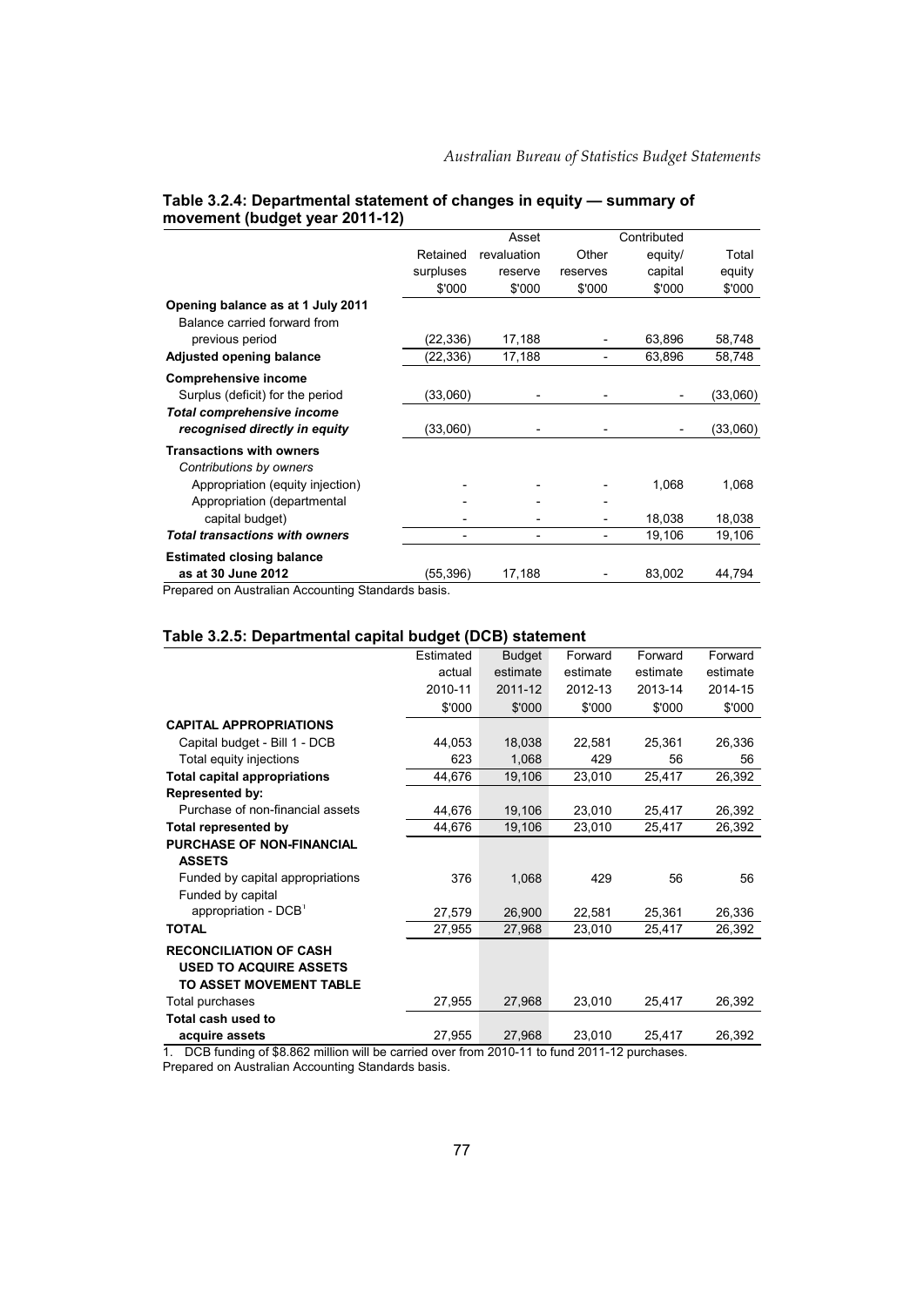#### **Table 3.2.6: Statement of asset movements (2011-12)**

|                                       |                  | Other           |             |         |
|---------------------------------------|------------------|-----------------|-------------|---------|
|                                       |                  | infrastructure, |             |         |
|                                       |                  | plant and       |             |         |
|                                       | <b>Buildings</b> | equipment       | Intangibles | Total   |
|                                       | \$'000           | \$'000          | \$'000      | \$'000  |
| As at 1 July 2011                     |                  |                 |             |         |
| Gross book value                      |                  | 81,620          | 185,051     | 266,671 |
| Accumulated depreciation/amortisation |                  |                 |             |         |
| and impairment                        |                  | 31,880          | 108,853     | 140,733 |
| Opening net book balance              |                  | 49,740          | 76,198      | 125,938 |
| <b>Capital asset additions</b>        |                  |                 |             |         |
| By purchase - appropriation equity    |                  |                 | 1,068       | 1,068   |
| By purchase - appropriation ordinary  |                  |                 |             |         |
| annual services                       |                  | 15,125          | 11,775      | 26,900  |
| <b>Total asset additions</b>          |                  | 15,125          | 12,843      | 27,968  |
| <b>Other movements</b>                |                  |                 |             |         |
| Depreciation/amortisation expense     |                  | 13,945          | 19,115      | 33,060  |
| <b>Total other movements</b>          |                  | 13,945          | 19,115      | 33,060  |
| As at 30 June 2012                    |                  |                 |             |         |
| Gross book value                      |                  | 96,745          | 197,894     | 294,639 |
| Accumulated depreciation/amortisation |                  |                 |             |         |
| and impairment                        |                  | 45,825          | 127,968     | 173,793 |
| <b>Closing net book balance</b>       |                  | 50,920          | 69,926      | 120,846 |

Prepared on Australian Accounting Standards basis.

## **3.2.4 Notes to the financial statements**

#### **Basis of accounting**

The agency budget statements have been prepared on an accrual basis and in accordance with historical cost convention, except for certain assets, which are at valuation.

### **Budgeted departmental financial statements**

Under the Australian Government's accrual budgeting framework, and consistent with Australian Accounting Standards, transactions that agencies control (agency transactions) are budgeted and reported separately from transactions agencies do not have control over (administered transactions). This ensures that agencies are only held fully accountable for the transactions over which they have control.

Agency assets, liabilities, revenues and expenses in relation to an agency are those that are controlled by the agency. Agency expenses include employee and supplier expenses and other administrative costs, which are incurred by the agency in providing its goods and services.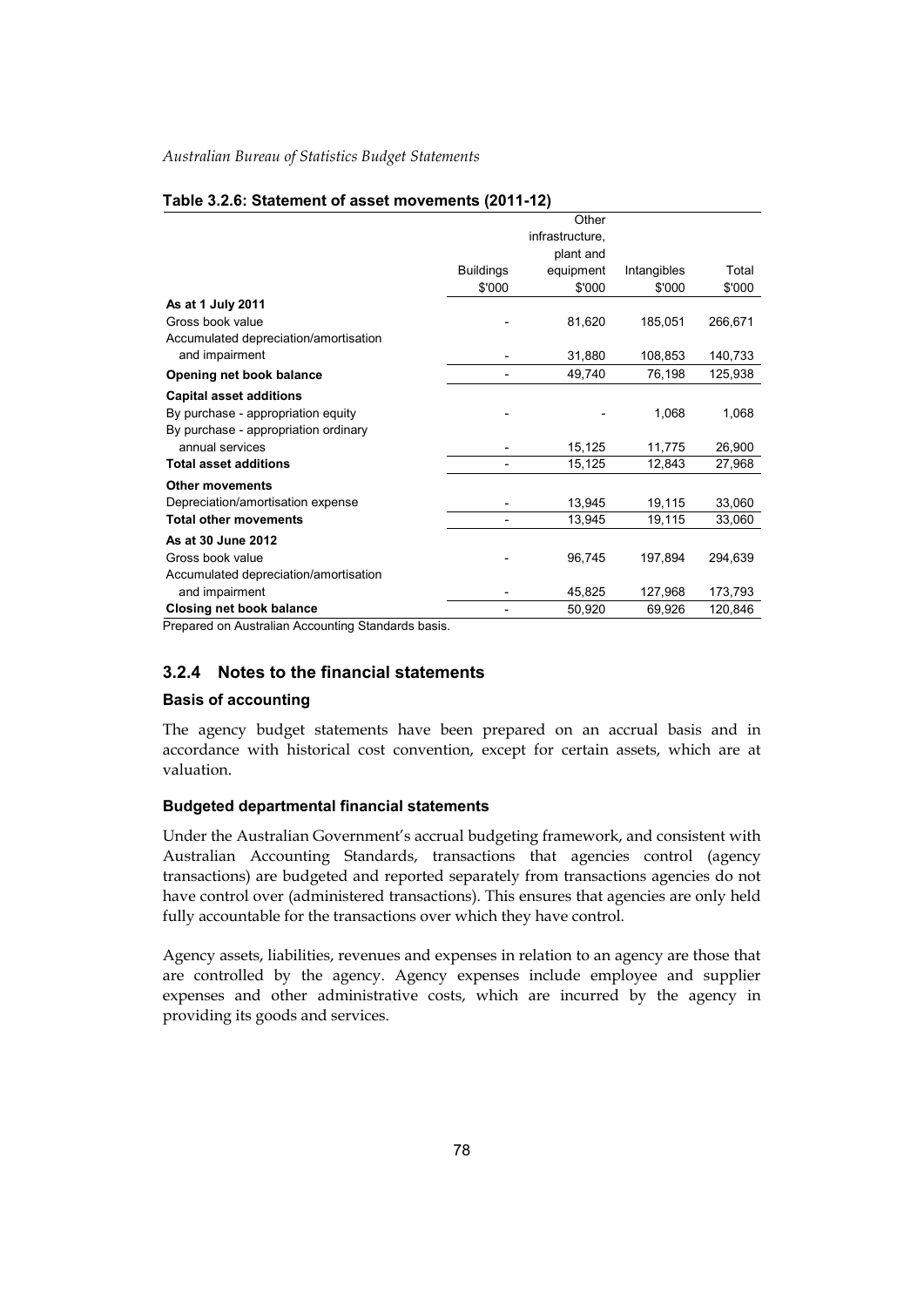## **Budgeted departmental income statement**

### **Revenues**

## Appropriations

The ABS is appropriated from government for its program.

## Sale of goods and rendering of services

Revenue is derived from the sale of ABS publications and census data, as well as the provision of user-funded surveys and consultancy work. The amount of revenue earned in any one year is dependent upon the demand for such products and services by government agencies, business and the community.

## Other gains

This category includes resources received free of charge.

## **Expenses**

## Employee benefits

This includes wages and salaries, superannuation, provision for annual leave and long service leave, and workers compensation. Employee entitlements are based on leave patterns of ABS employees. Accrued salaries and employer superannuation contributions are based on daily salary expense and the number of days owing at 30 June in each budget year.

## Depreciation and amortisation

Depreciable assets are written off over their estimated useful lives. Depreciation is calculated using the straight-line method, which is consistent with the consumption of the service potential of the depreciable assets of the ABS.

## **Budgeted departmental balance sheet**

## **Non-financial assets — intangibles**

These include software developed in house (internally generated software).

### **Non-financial assets — other**

This category includes prepayments.

## **Interest bearing liabilities — loans**

The ABS received a loan of \$13.2 million in 2001-02. This loan was used to partially fund the fit-out of the ABS's new national office accommodation. Loan repayments will be made over a ten year period and are being met by the ABS from within its ongoing operational funding levels. The loan has been fully repaid in 2010-11.